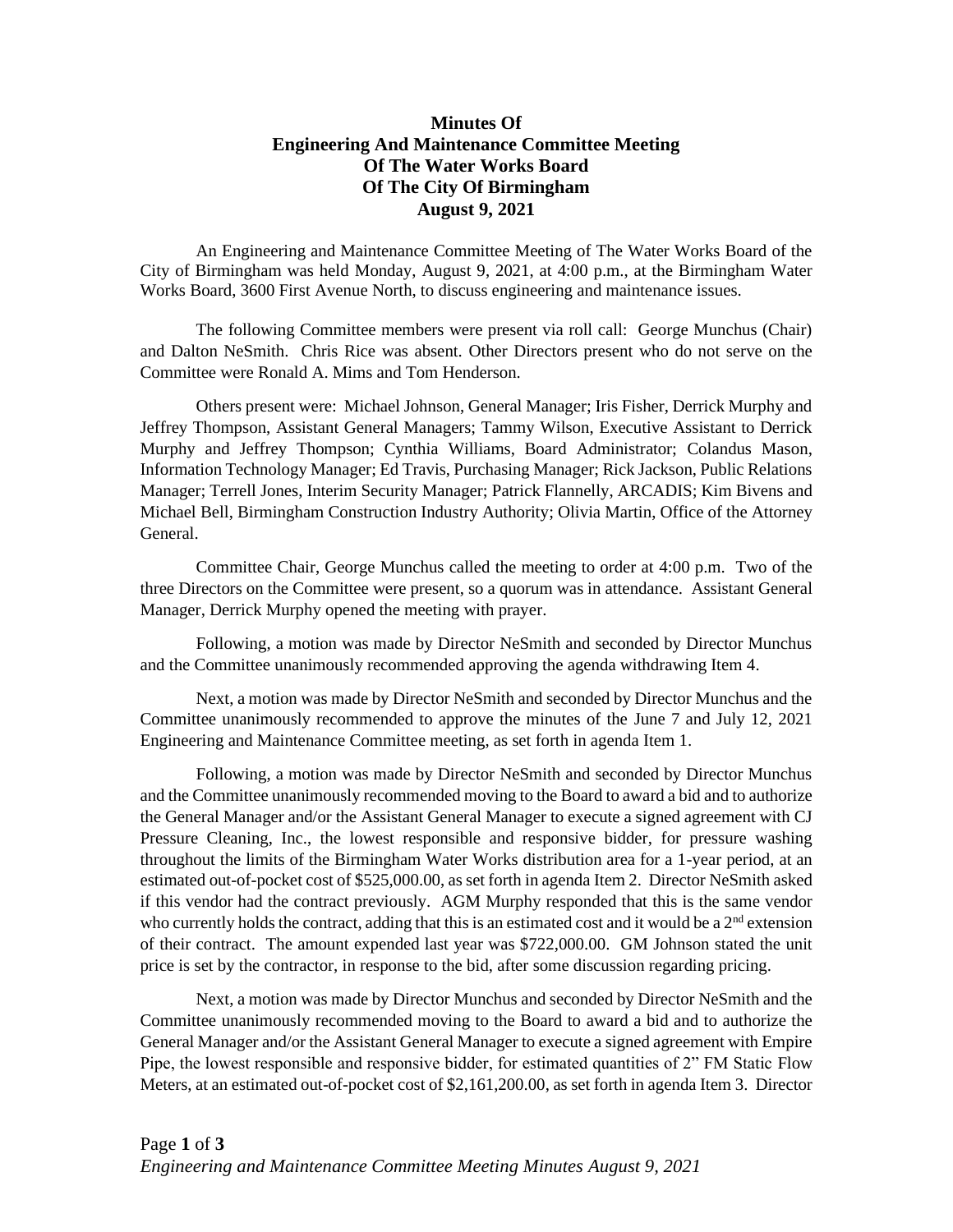Munchus asked if this was the only bidder and if the company was local, both of which AGM Murphy responded yes to.

Following a motion was made by Director NeSmith and seconded by Director Munchus and the Committee unanimously recommended moving to the Board to exercise its bid option for a 1-year (12-month) extension and to authorize the General Manager and/or the Assistant General Manager to execute a signed bid extension agreement for FY2022 with GEO Specialty Chemicals, Inc. (Direct Manufacturer), the lowest responsible and responsive bidder, for Liquid Aluminum Sulfate, as set forth in agenda Item 5. Director Munchus stated he hoped suppliers in the future would try to utilize HUBs. Director Munchus also thanked Staff for working early in the year to secure chemical purchases and pricing.

Next, a motion was made by Director NeSmith and seconded by Director Munchus and the Committee unanimously recommended moving to the Board to exercise its bid option for a 1-year (12-month) extension with a 5% increase and to authorize the General Manager and/or the Assistant General Manager to execute a signed bid extension agreement for FY2022 with Kemira Water Solutions, Inc. (Direct Manufacturer), the lowest responsible and responsive bidder, for Ferric Sulfate, at an estimated out-of-pocket cost of \$2,910,600.00 (1.176/lb.) per year based on anticipated usage, as set forth in agenda Item 6. Some discussion occurred regarding production and petroleum cost increases.

Following, a motion was made by Director NeSmith and seconded by Director Munchus and the Committee unanimously recommended moving to the Board to approve a Scope of Services amendment with Arcadis U.S., Inc., to provide construction management services for the Shades Mountain Filter Plant Filter Improvements project, at an estimated out-of-pocket cost of \$1,173,266.00, as set forth in agenda Item 7.

Next, a motion was made by Director NeSmith and seconded by Director Munchus and the Committee unanimously recommended moving to the Board to approve to purchase the structures and improvements per the Recreational Site Agreement held by John Christian on Lot 7 at Inland Lake, for a sales price of \$325,000.00, as set forth in agenda Item 8.

As there was no further business before the Committee, a motion was made by Director NeSmith and seconded by Director Munchus and the Committee adjourned at 4:18 p.m.

 $\sqrt{S/}$ 

Michael Johnson General Manager